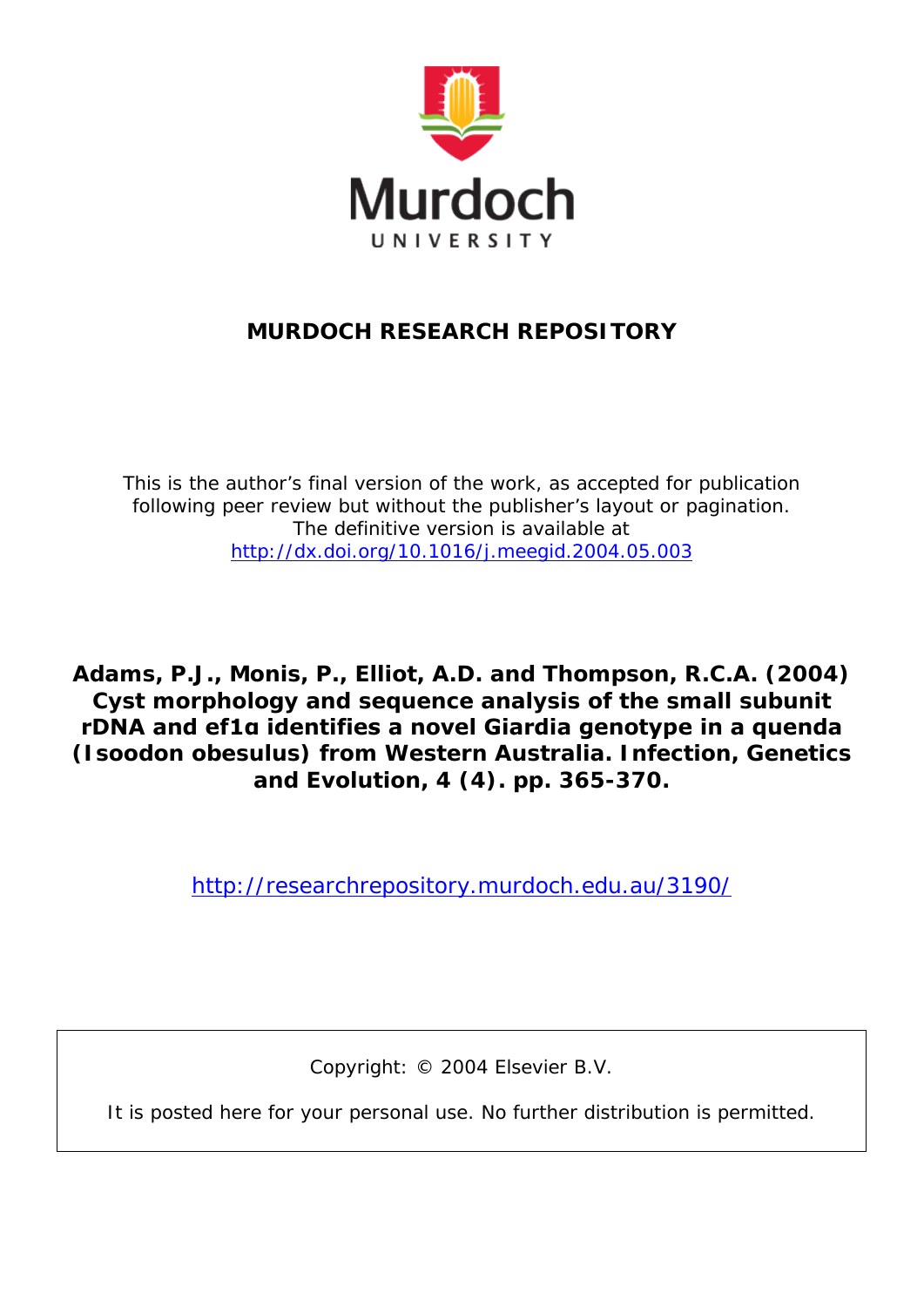# **Cyst morphology and sequence analysis of the small subunit rDNA and** *ef1***α identifies a novel** *Giardia* **genotype in a quenda (***Isoodon obesulus***) from Western Australia**

Peter J. Adams<sup>a</sup>, Paul T. Monis<sup>b</sup>, Aileen D. Elliot<sup>a</sup>, R.C. Andrew Thompson<sup>a, ,</sup>

<sup>a</sup> Division of Veterinary and Biomedical Sciences, WHO Collaborating Centre for the Molecular Epidemiology of Parasitic Infections, Murdoch University, Murdoch, Western Australia 6150, Australia

<sup>b</sup> Australian Water Quality Centre, CRC for Water Quality and Treatment, Salisbury, South Australia 5108, Australia

## **Abstract**

Sequence analysis of the small subunit ribosomal DNA (SSU-rDNA) and elongation factor 1 alpha (*ef1*α) was performed on *Giardia* cysts isolated from faeces collected from a quenda (*Isoodon obesulus*) in the southwest of Western Australia. The SSU-rDNA and *ef1*α were sequenced in their entirety and correspondingly aligned with the published sequence information of other known species and genotypes of *Giardia*. Phylogenetic analysis of the SSU-rDNA and *ef1*α sequences identified the quenda isolate as a novel genotype of *Giardia* not previously reported. We believe that this quenda *Giardia* isolate constitutes a distinct species, which may be endemic within the Australian native fauna.

**Keywords;** *Giardia*; Small subunit rDNA; *Ef1*α; Phylogenetic; Marsupial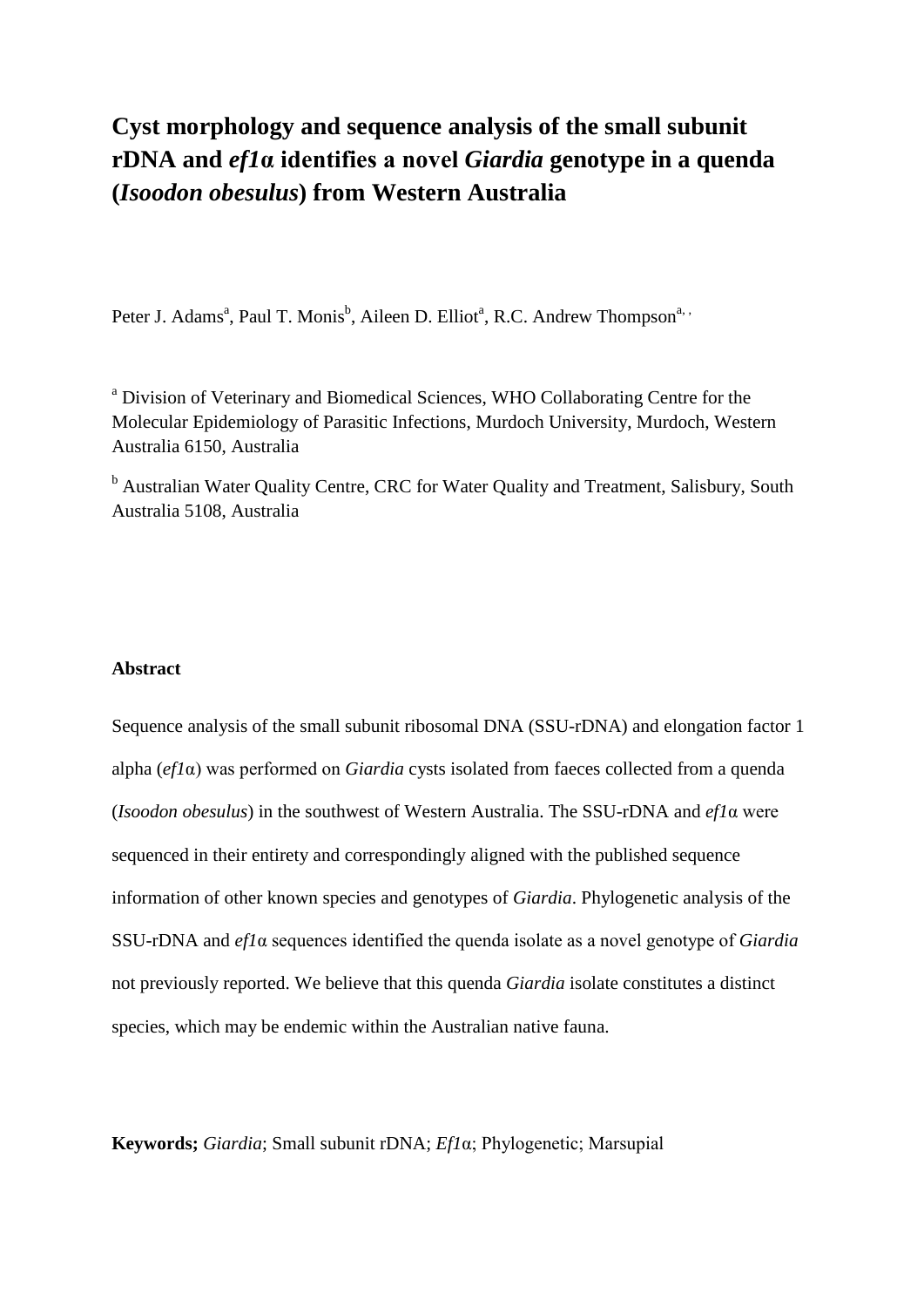## **1. Introduction**

Species of *Giardia* inhabit the intestinal tracts of virtually all classes of vertebrates (Thompson, 2000), with *Giardia duodenalis* (syn. *Giardia intestinalis*; *Giardia lamblia*) being the species found in most mammals ( O'Handley et al., 2000, Thompson et al., 1993, Thompson et al., 1998 and Thompson et al., 2000b). Studies on *Giardia* trophozoite morphology have recognised five species: *G. duodenalis* (occurring in most mammals), *G. agilis* (amphibians), *G. muris* (rodents) and *G. psittaci* and *G. ardeae* (birds) (Thompson et al., 2000a). This taxonomy is largely based on the shape of the trophozoite, the size of the ventral adhesive disc relative to the cell length and the shape of the median bodies (Kulda and Nohynkova, 1996).

Phylogenetic analysis of *G. duodenalis* has split the species into six different assemblages of isolates ( Hopkins et al., 1999, McIntyre et al., 2000, Monis, 1999 and Monis et al., 1996). Some of these appear to be host restricted while others have a broad host range ( Thompson et al., 2000a and Thompson et al., 2000b). The four other species: *G. muris*, *G. agilis*, *G. ardeae* and *G. psittaci* appear to maintain a reasonable level of host-specific infectivity. However, these other species have been little studied and are represented by only a handful of isolates.

A sixth species, *G. microti*, has been described on the basis of trophozoite and cyst morphology as well as small subunit ribosomal DNA gene (SSU-rDNA) sequence analysis (van Keulen et al., 1998). Based primarily on the analysis of the SSU-rDNA gene, van Keulen et al. (1998) concluded that the *Giardia* they isolated from voles and muskrats was a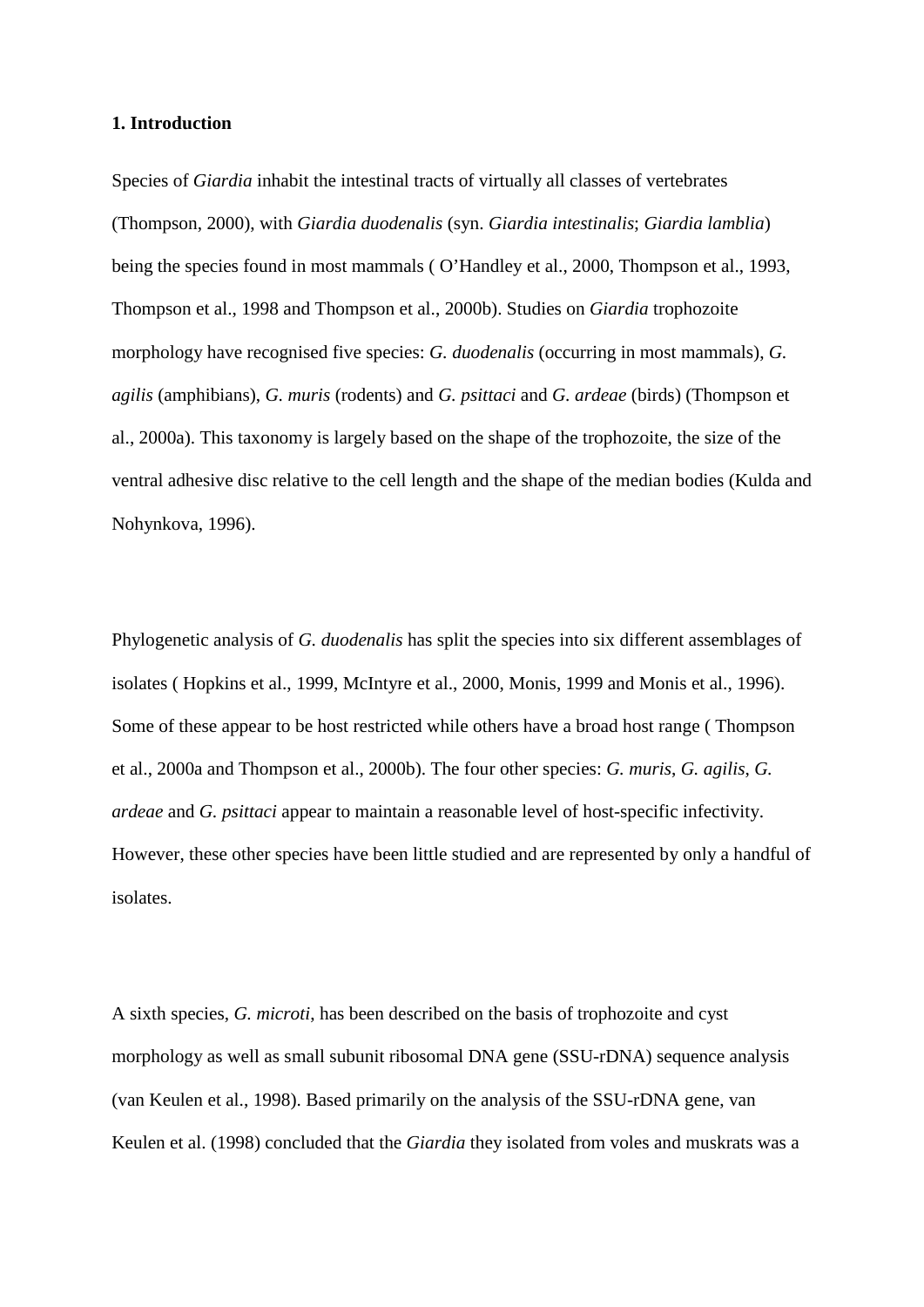new species that they called *G. microti*. The SSU-rDNA is a well conserved group of genes widely recognised as a means of detecting genetic diversity among species of organisms (Appels and Honeycutt, 1986). The different regions of the ribosomal DNA provide varying levels of phylogenetically useful information. The coding regions (18S, 5.8S and 28S) are highly conserved whilst the internal and external transcribed spacers are moderately conserved (Hillis and Davies, 1986). Of particular interest is the 5′ end of the 18S gene, which has been used extensively for genotyping and identifying isolates of *Giardia*.

It is widely accepted that analysis of the rDNA can be used to differentiate between strains or species of organisms (McManus and Bowles, 1996). Indeed, sequence analysis of the SSUrDNA has supported the distinctiveness between the assemblages of *G. duodenalis*, as well as that of *G. ardeae* and *G. muris* ( Hopkins et al., 1997, Monis et al., 1999 and Thompson et al., 2000a). Additionally, the use of the glutamate dehydrogenase (*gdh*), triose phosphate isomerase (*tpi*) and elongation factor 1 alpha (*ef1*α) genes has been widely accepted as a reliable means for the characterisation of both *Giardia* species and genotypes ( Hopkins et al., 1999, Hopkins et al., 1997, McIntyre et al., 2000, McRoberts et al., 1996, Monis, 1999, Monis and Andrews, 1998, Monis et al., 1999, Monis et al., 1998 and Traub et al., 2004).

As such, these loci are useful tools for the characterisation of novel *Giardia* isolates as well as phylogenetic studies. Here we investigate and characterise a novel isolate of *Giardia* found in a southern brown bandicoot (quenda) (*Isoodon obesulus*) in the southwest of Western Australia using both SSU-rDNA and *ef1*α gene sequence analysis.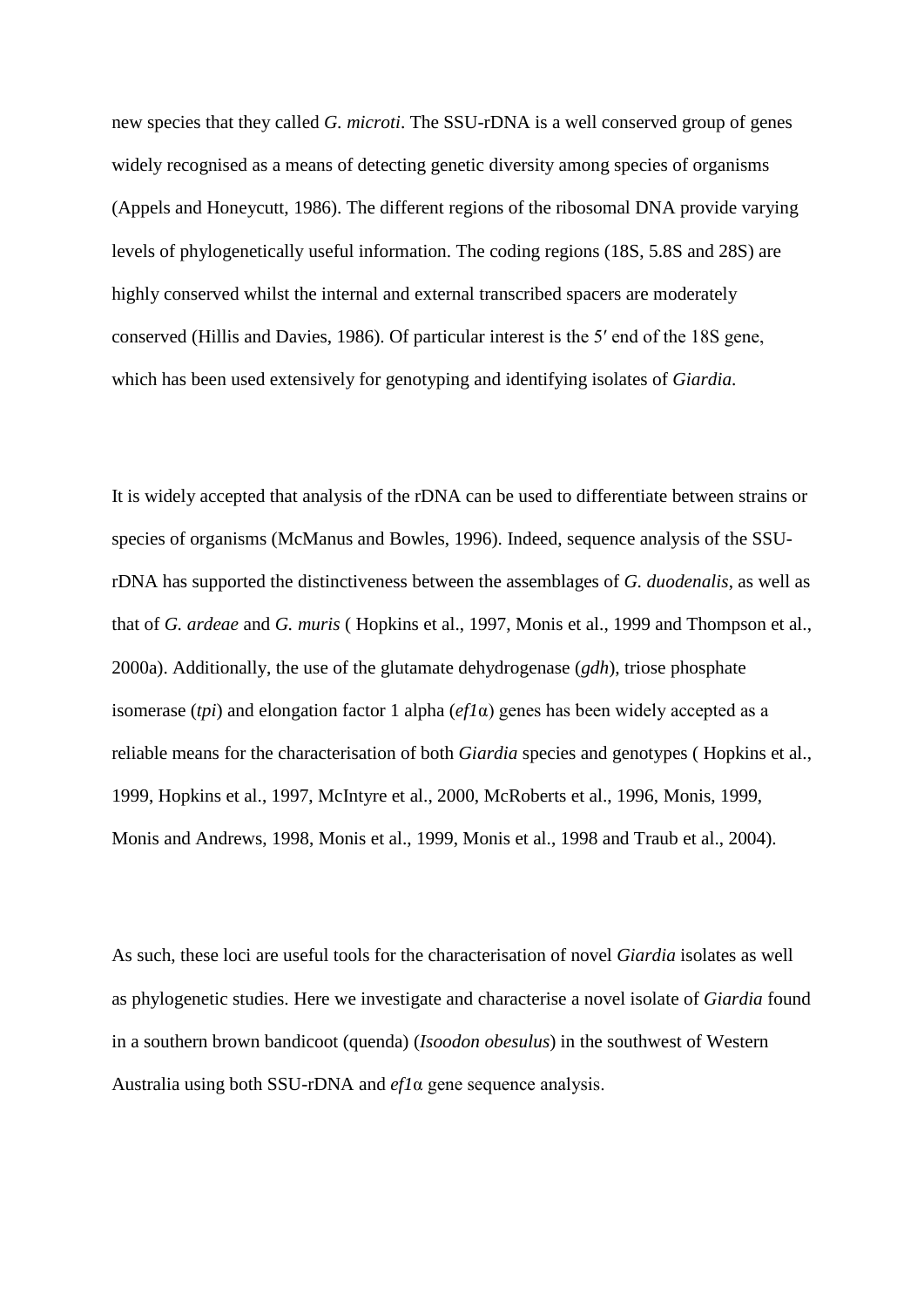## **2. Materials and methods**

## **2.1. Detection and morphological analysis**

Faecal samples were collected from 72 quenda from Jarrah forest approximately 30 km east of Manjimup which is located 300 km south of Perth, Western Australia, four quenda from Batalling, situated 50 km east of Collie, Western Australia, and one quenda from the Perth metropolitan region. Faecal samples were examined by direct stool microscopy stained with 5% malachite green stain and by both sodium nitrate and zinc sulphate flotation (Bartlett et al., 1978). Samples positive for *Giardia* cysts were subsequently purified via saturated salt and glucose gradient purification (Meinema, unpublished). Purified *Giardia* cysts were measured using the Optimas Image Analysis Package version 5.2 at 1000× magnification. The area of analysis was set to enclose each individual cyst in order to minimise computational time. Threshold was optimised by eye to differentiate the cyst background. Once the optimal threshold was reached, the software was set to recognise the cyst as an area object. All measurements (length, width, area and circularity) were transferred to a Microsoft Excel spreadsheet.

## **2.2. DNA extraction and amplification**

DNA was extracted from purified and concentrated *Giardia* cysts using glassmilk (Biorad) as per manufacturer's instructions. Preliminary genetic characterisation of the extracted *Giardia* DNA was performed by amplifying a 292 bp region of the 5' end of the small subunit ribosomal RNA (SSU-rRNA) gene (Hopkins et al., 1997), before amplifying the entire SSUrRNA gene as well as *ef1*α using the conditions set out below.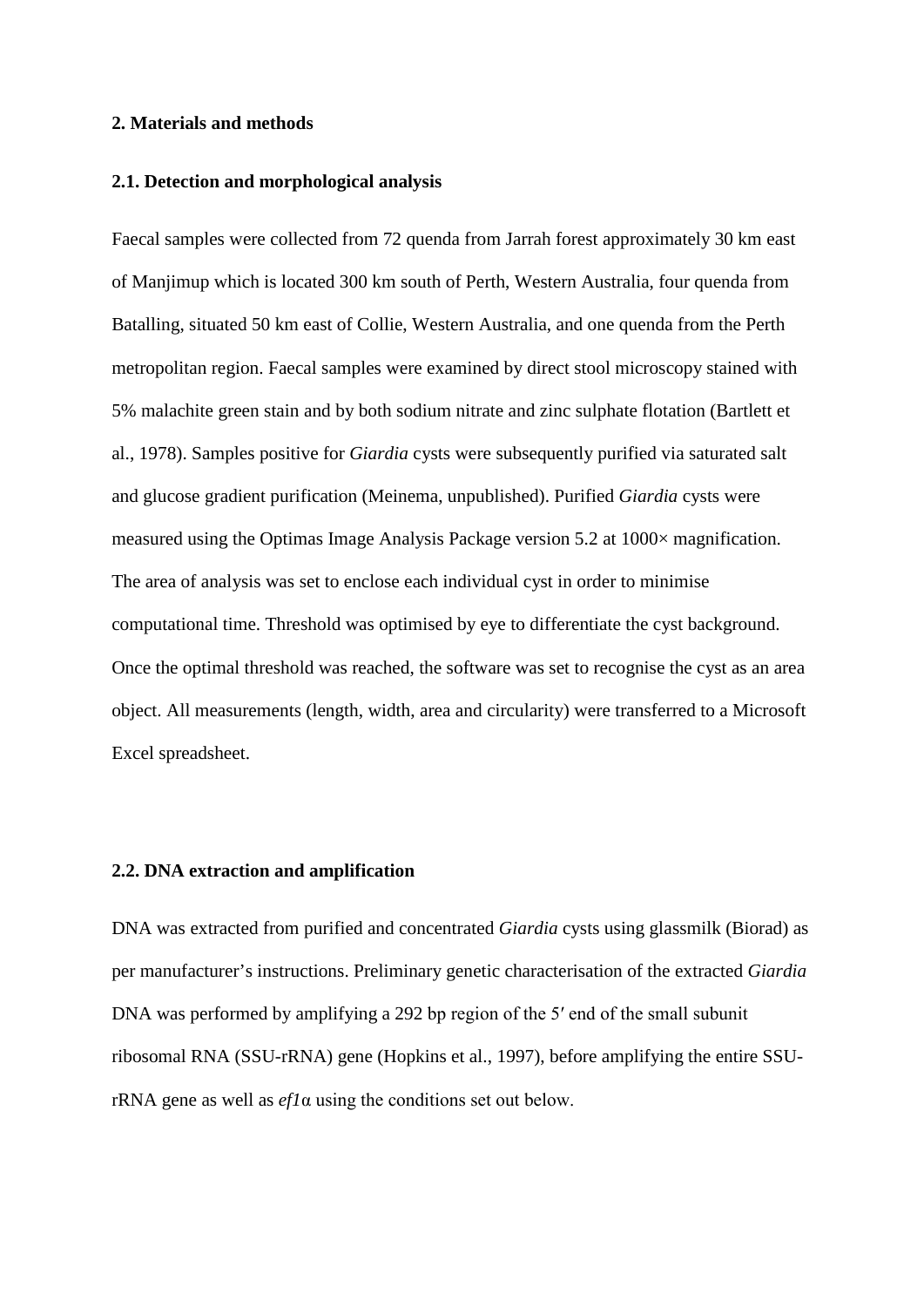#### **2.3. SSU-rDNA PCR**

Amplification of the SSU-rDNA was performed using conditions previously set out by Hopkins et al. (1997), and the primers RH11 (5′-CATCCGGTCGATCCTGCC-3′) and RH4 (5′-AGTCGAACCCTGATTCTCCGCCAGG-3′) to generate a 292 bp fragment for genotyping *G. duodenalis* isolates and primers RH11 and RM3′ (5′-

CAGGTTCACCTACGGATACC-3′) for amplifying the entire 1.4 kb SSU-rRNA gene. In short, PCRs contained 1–50 ng of extracted *Giardia* DNA; 1× Taq DNA polymerase reaction buffer consisting of 67 mM Tris–HCl, 16.6 mM  $(NH<sub>4</sub>)<sub>2</sub>SO<sub>4</sub>$ , 0.45% Triton X-100 and 0.2 mg/ml gelatin at pH 8.8 (Biotech International Ltd., Perth, Western Australia); 2 mM  $MgCl<sub>2</sub>$ , 200 μM of each deoxyribonucleotide triphosphate, 5% DMSO, 12.5 pmol of both the forward and reverse primers, 0.5 U of Taq polymerase (Biotech International Ltd., Perth, Western Australia) and 0.5 U of Taq Extender™ PCR Additive (Stratagene, Integrated Sciences, Sydney). Ultra pure water was used to make up the final volume of each reaction to 25 μl. PCRs were performed in 0.2 ml thin walled PCR tubes on a Perkin-Elmer GeneAmp PCR System 2400 thermocycler. Reaction conditions consisted of a pre-incubation at 96 °C for 2 min and an initial 3 cycles of 96 °C for 20 s, 45 °C for 30 s and 72 °C for 2 min, followed by 32 cycles of 96 °C for 20 s, 55 °C for 30 s and 72 °C for 1 min with a final 72 °C extension for 7 min. Due to the size of the SSU-rDNA gene (1433 bp), amplified products were cloned prior to sequencing.

## **2.4. ef1α PCR**

Amplification of *ef1*α was performed as previously described by Monis (1999) and generated a band of approximately 750 bp. In brief, each PCR contained 1–50 ng of extracted *Giardia* DNA; 1× Taq DNA polymerase reaction buffer consisting of 67 mM Tris–HCl, 16.6 mM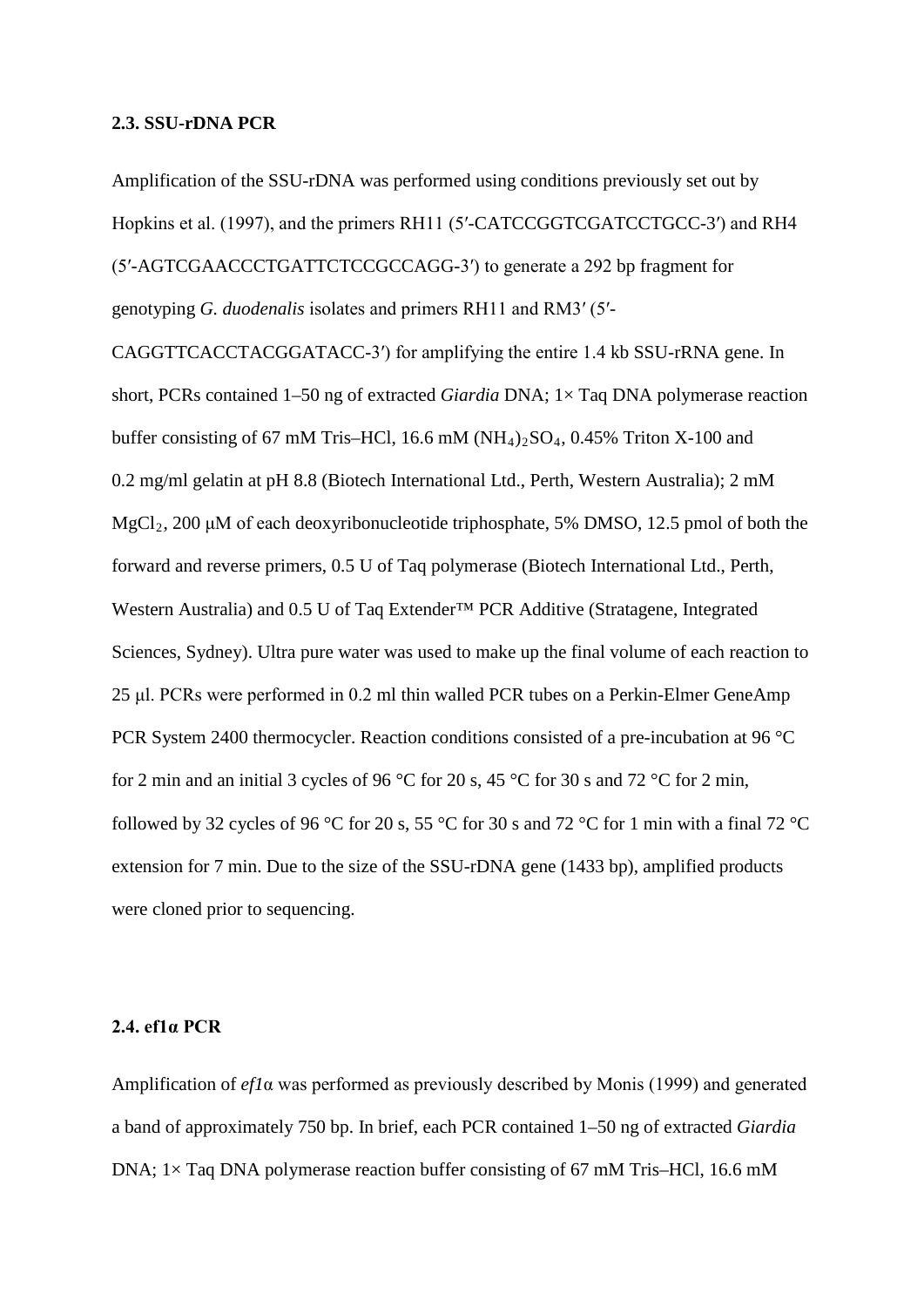$(NH_4)_2SO_4$ , 0.45% Triton X-100 and 0.2 mg/ml gelatin at pH 8.8 (Biotech International Ltd., Perth, Western Australia);  $4 \text{ mM } MgCl_2$ ; 200 μM of each deoxyribonucleotide triphosphate; 5% dimethyl sulphoxide (DMSO); 12.5 pmol of both the forward (GLongF 5′-

GCTCSTTCAAGTACGCGTGG-3′) and reverse (EF1AR 5′-

AGCTCYTCGTGRTGCATYTC-3′) primers; 0.5 U of Taq polymerase (Biotech International Ltd., Perth, Western Australia); and 0.5 U of Taq Extender™ PCR Additive (Stratagene, Integrated Sciences, Sydney). Ultra pure water was used to make up the final volume of each reaction to 25 μl. PCRs were performed in 0.2 ml thin walled PCR tubes on a Perkin-Elmer GeneAmp PCR System 2400 thermocycler. Reaction conditions consisted of a pre-incubation at 94 °C for 2 min followed by 35 cycles of 94 °C for 30 s, 55 °C for 30 s and 72 °C for 1 min, with a final 72 °C extension for 7 min.

## **2.5. Cloning and automatic sequencing**

Multiple SSU-rDNA gene products were amplified in isolation from each other under the conditions described above. These PCR fragments, originating from unique PCR master mixes, were excised from their gels using sterile techniques and purified using spin columns (Qiagen, Hilden, Germany) as per manufacturers instructions. Purified PCR products were cloned into TOP 10 F′ competent cells using the TOPO™ Cloning Kit (Invitrogen, Carlsbad, California) as per manufacturer's instructions. Transformed cells were plated onto LB (bactotryptone, 10 g/l; bacto-yeast extract, 5 g/l; NaCl, 10 g/l; pH 7.0) plates containing 50 μg/ml of ampicillin. Colonies were grown up overnight (16 h) at 37 °C. Sequencing of *ef1*α was performed directly from the amplified product without cloning as the gene (750 bp in length) could be sequenced in a single step.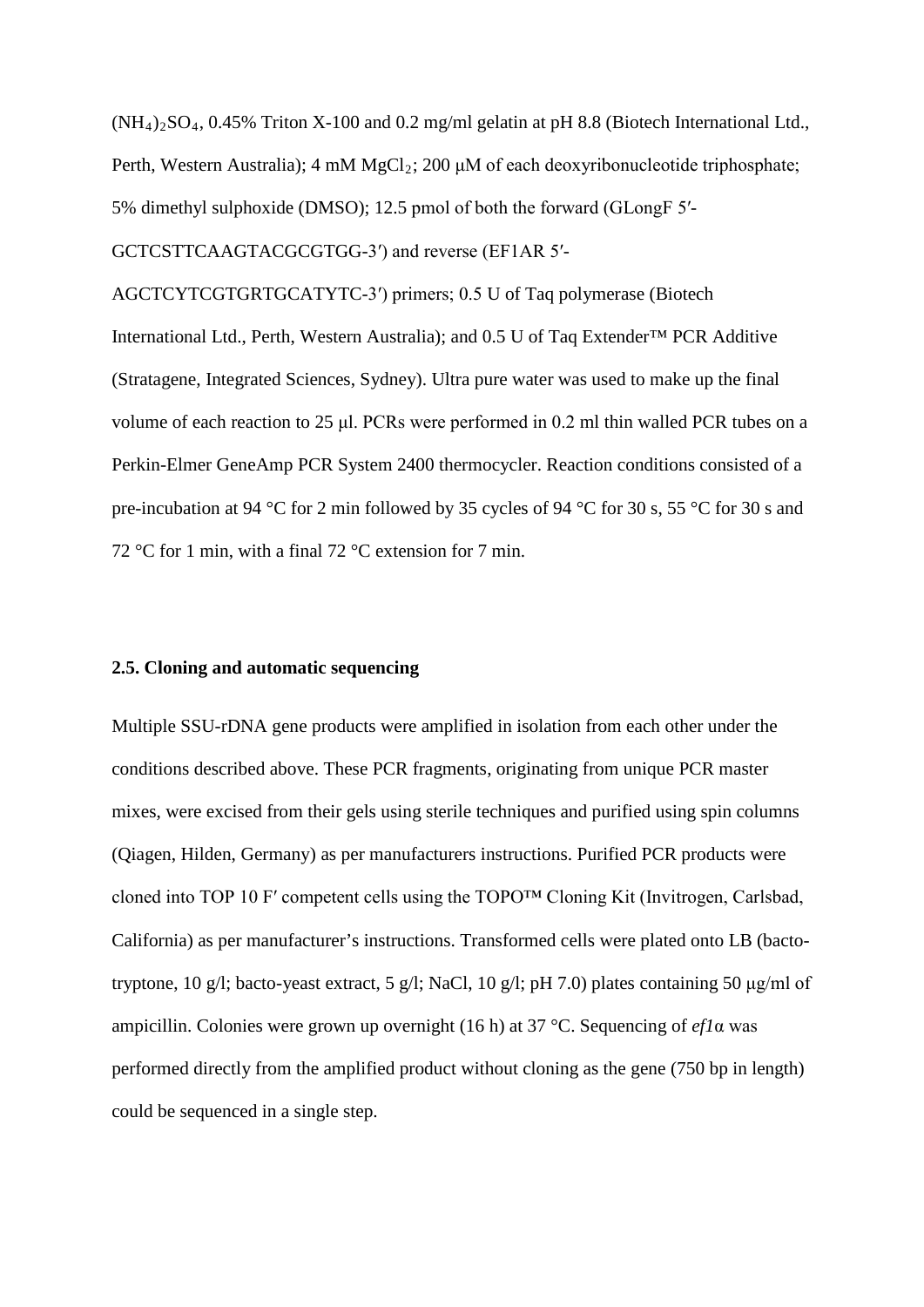PCR templates were purified using spin columns (Qiagen, Hilden, Germany). Sequencing reactions were performed using an ABI Prism™ Dye Terminator Cycle Sequencing Core kit (Applied Biosystems, Foster City, California) according to the manufacturer's instructions. Reactions were electrophoresed through an ABI 373 automatic sequencer and sequencing profiles analysed using SeqEd v1.0.3 (Applied Biosystems). Three independent sequences for both the SSU-rDNA and *ef1*α were obtained in both the forward and reverse direction.

## **2.6. Sequence comparison and phylogenetic analysis**

Sequence information for the SSU-rDNA and *ef1*α loci was obtained from Genbank for comparison with the sequence data from the quenda *Giardia*. Accession numbers for the SSU-rDNA sequences are as follows: quenda (AY309064); Assemblage A (group I, X52949; group II, AF199446); Assemblage B (AF199447); Assemblage C (AF199443); Assemblage D (AF199449); Assemblage E (AF199448); Assemblage F (AF199444); Assemblage G (AF199450); *G. ardeae* (Z17210); *G. muris* (X65063); *G. psittaci* (AF473853) and *G. microti* (AF006676, AF006677). Accession numbers for these *ef1á* sequences are as follows: quenda (AY309065); Assemblage A (group I, D14342; group II, AF069573); Assemblage B (group III, AF069569; group IV, AF069570); Assemblage C (AF069574); Assemblage D (AF069575); Assemblage E (AF069571); Assemblage F (AF069572); Assemblage G (AF069568); *G. ardeae* (AF069567); *G. muris* (AF069566).

These sequences were aligned using the computer software package Clustal X (Thompson et al., 1997) and the alignments manually adjusted by eye as required. Subsequent phylogenetic analysis of these sequences was performed using MEGA 2.1 (Kumar et al., 2001). Based on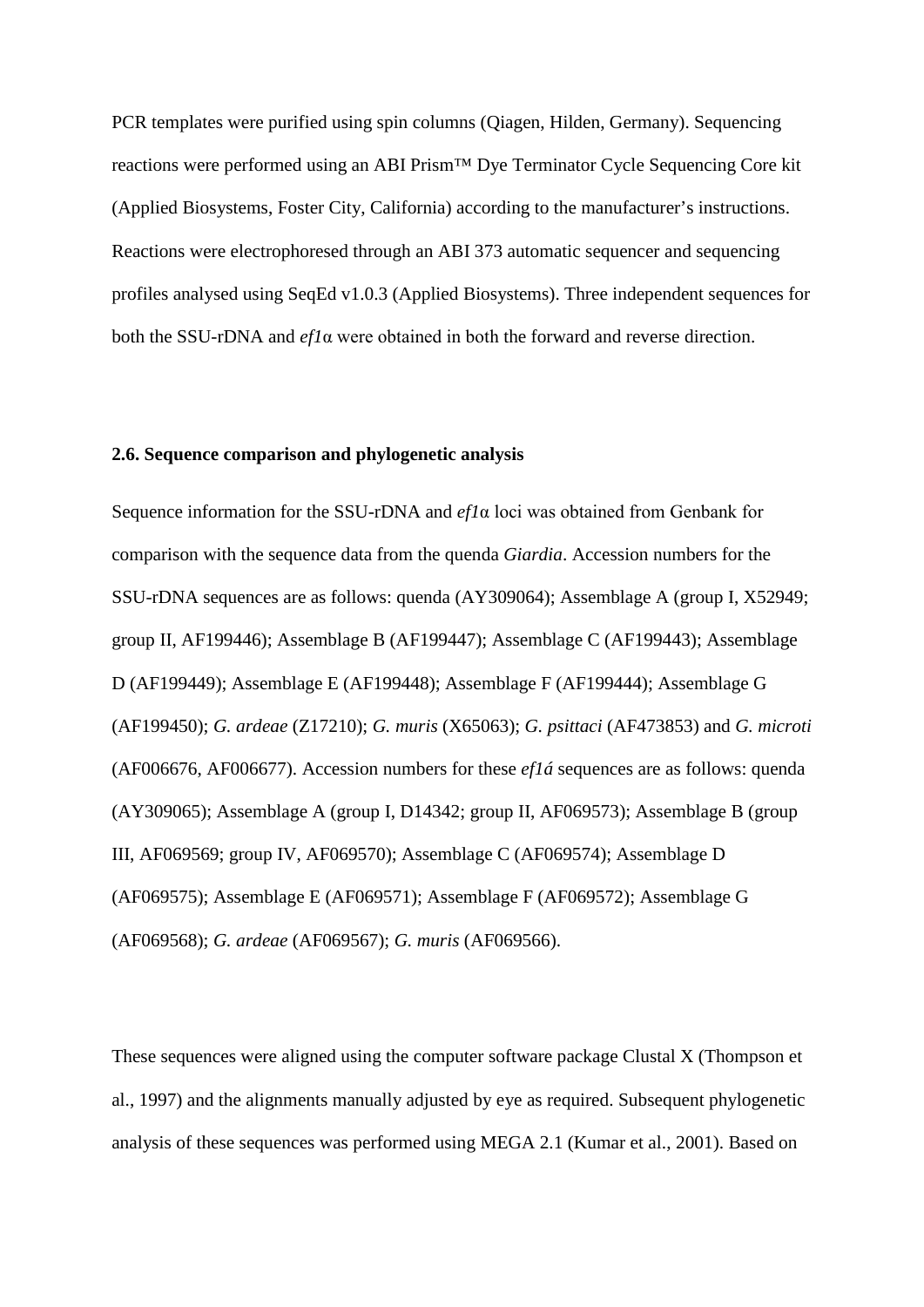the results of Monis et al. (1999), which found congruence between distance-based, parsimony and maximum likelihood analyses for *Giardia ef1*α and SSU-rDNA sequences, only distance-based analysis was conducted. Distances were estimated using the Tamura–Nei model with pair-wise deletion of missing data ( Table 1 and Table 2). Trees were constructed using the neighbour joining method and support for nodes was estimated by bootstrap analysis using 1000 replicates.

#### **3. Results**

## **3.1. Diagnosis and morphology**

*Giardia* cysts were only detected in one faecal sample from a quenda collected approximately 30 km east of Manjimup, Western Australia. Measurements of 63 quenda *Giardia* cysts at 1000× magnification had a size range of 10.4–14.3 μm in length with an average of 12.5  $\pm$ 0.87 μm, and 6.9–8.8 μm in width with an average of  $7.7 \pm 0.47$  μm. No trophozoites were detected. Attempts to culture the purified quenda *Giardia* cysts using the methods outlined in Hopkins et al. (1997) failed. Whether this was due to the *Giardia* cysts being non-viable or due to the inability of the isolate to grow under the specified culture conditions is unknown.

## **3.2. Sequence confirmation and phylogenetic analysis**

DNA sequences were obtained for the *Giardia* quenda isolate for both the SSU-rDNA and *ef1*α loci. The sequence data obtained from the quenda *Giardia* was confirmed to be *Giardia* SSU-rDNA and *ef1*α sequence via a BLAST search of the GenBank database. Phylogenetic analysis of the SSU-rDNA (Fig. 1) and the *ef1*α (Fig. 2) sequences identified the quenda isolate as a novel genotype of *Giardia* not previously reported. In both cases it was placed as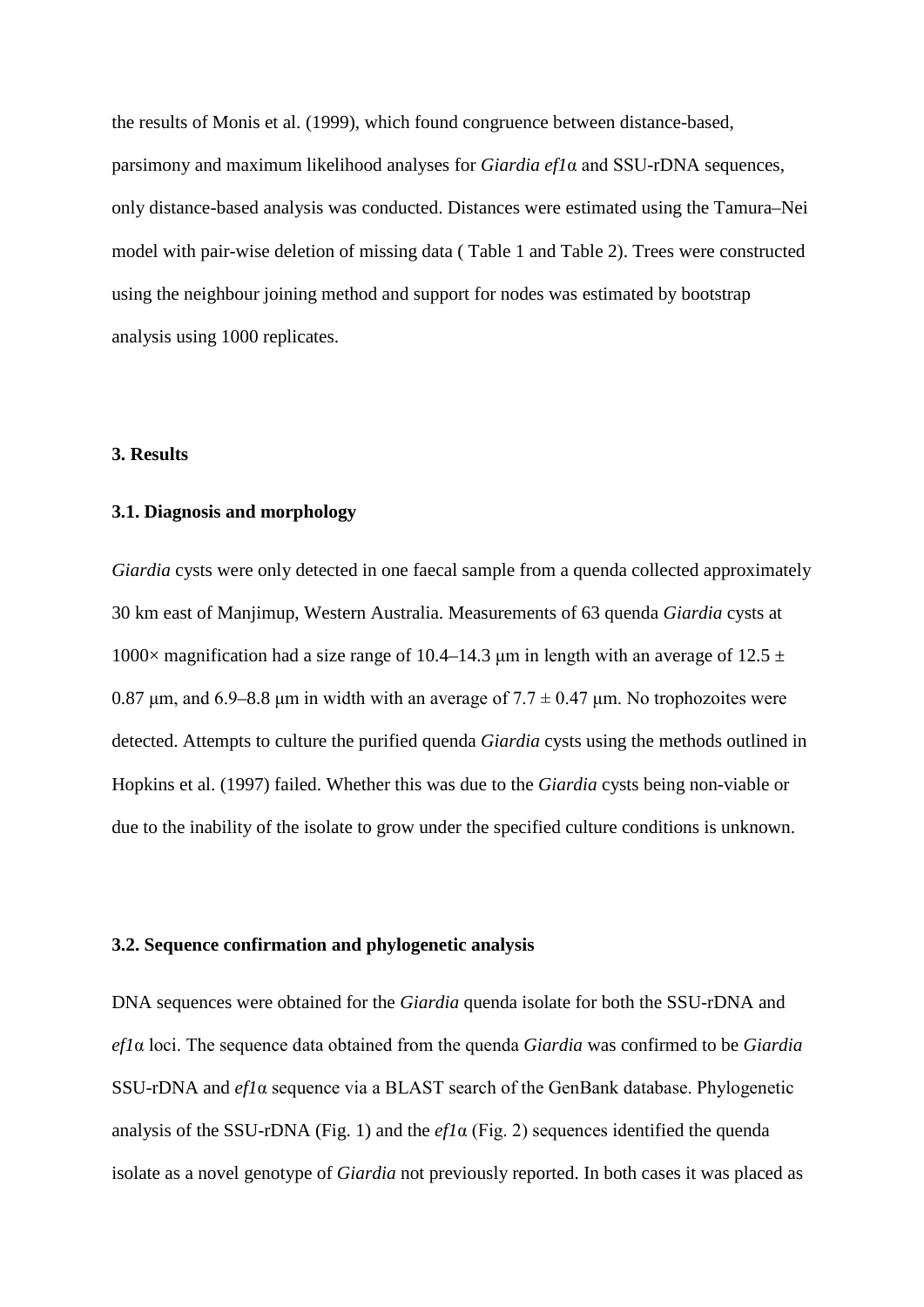a lineage external to all of the previously described assemblages of *G. duodenalis*. In the case of the SSU-rDNA data, which has more published sequences for a greater range of *Giardia* species, the quenda isolate was placed external to the cluster including *G. duodenalis*, *G. microti* and *G. psittaci*. The placement of the quenda isolate in both analyses was highly supported by bootstrap analysis (100% for SSU-rDNA, 85% for *ef1*α).

## **4. Discussion**

The detection of *Giardia* cysts in only one of 77 (1.3%) faecal samples examined suggests an extremely low prevalence of this parasite in quendas in Western Australia. However, McGlade et al. (2003) showed that microscopy is a highly insensitive technique for detecting low levels of *Giardia* in faecal samples. The shedding of *Giardia* cysts is typically intermittent and repeat sampling of individuals is generally required to obtain an accurate assessment of prevalence ( Meloni et al., 1993 and O'Handley et al., 1999). For this study, it was not possible to obtain repeat samples from individual animals and it has been estimated that 15–50% of *Giardia* infections can go undetected if only one stool sample is examined for the presence of cysts ( Danciger and Lopez, 1975 and Goka et al., 1990). The detection of *Giardia* in 62% of bandicoots tested by Bettiol et al. (1997) in Tasmania could be attributed to their use of an antigen detection test in addition to microscopy, which is a more sensitive method for detecting *Giardia* infections (McGlade et al., 2003). As such it is not unreasonable to assume that the prevalence of *Giardia* in both native and introduced animals in Western Australia may be higher than reported in this study.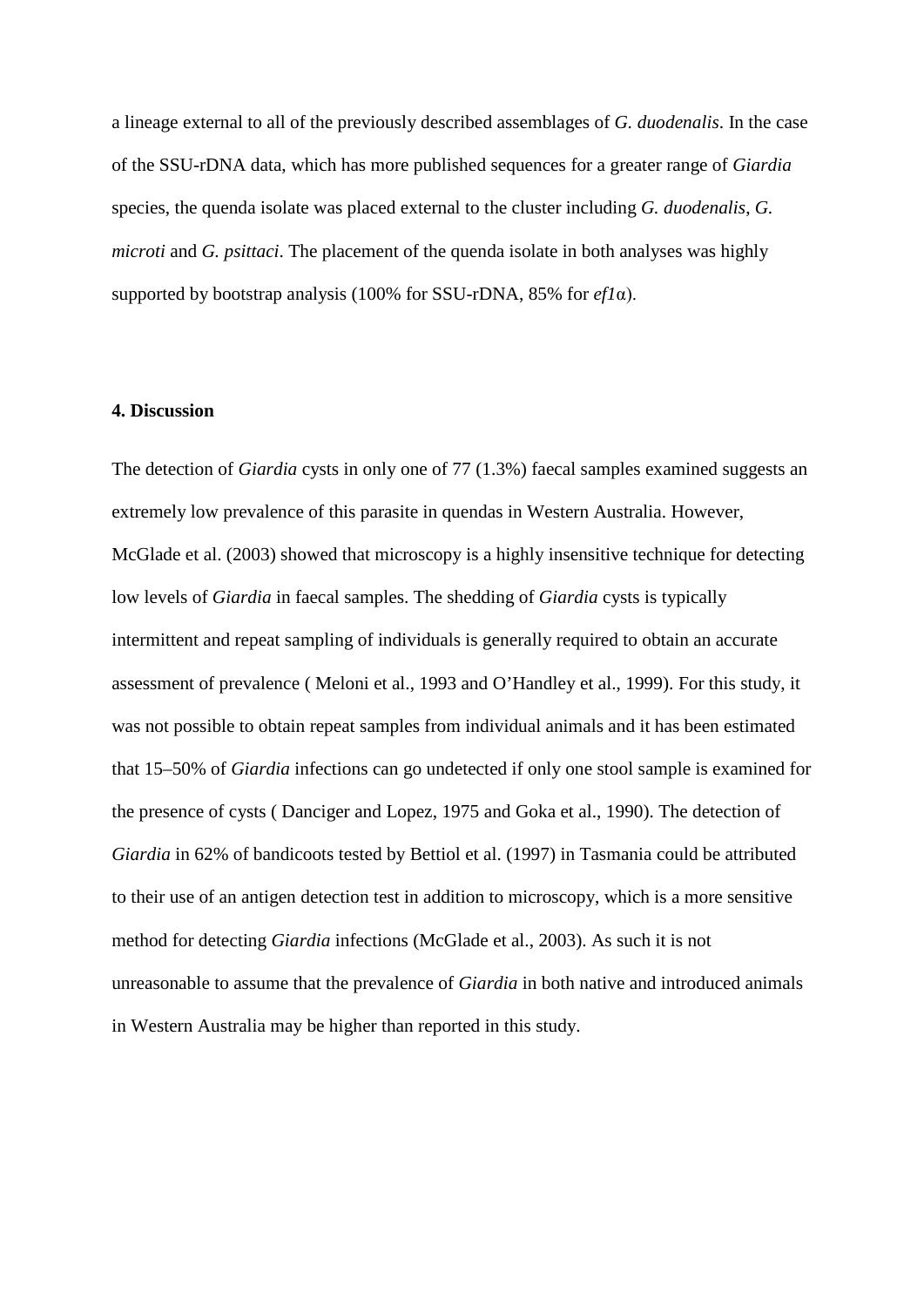Cyst measurements of the quenda *Giardia* isolate (10.4–14.3 μm) fall within those previously recorded for *G. duodenalis* (Garcia, 1998). However, the size of *Giardia* cysts (and presumably the size of trophozoites as well) in both humans and dogs have been shown to vary significantly from day to day according to host diet as well as different environmental conditions ( Tsuchiya, 1931 and Tsuchiya, 1930). Therefore, whilst cyst morphology may be able to distinguish between populations of *Giardia* in two hosts of the same species, it is inadvisable to use differences in size alone as a means of species distinction within the genus *Giardia* (Filice, 1952). Indeed it is the lack of reliably consistent differences between the *G. duodenalis* assemblages A and B that is retarding their recognition as distinct species (Thompson et al., 2000b), even though it has been demonstrated that the genetic distance separating them exceeds that used to delineate other species of protozoa ( Andrews et al., 1989, Mayrhofer et al., 1995 and Monis et al., 1996). This suggests that genetic and biological data is more reliable than morphology when delineating species of *Giardia*.

Analysis of nucleotide differences at both the SSU-rDNA and *ef1*α loci support the distinction of the quenda *Giardia* isolate from the other known Giardia genotypes and species ( Table 1 and Table 2). Similarly, phylogenetic analysis of the quenda *Giardia* isolate also shows it to be distinct from all of the other recognised species *G. microti*, *G. psittaci*, *G. ardeae* and *G. muris* ( Fig. 1 and Fig. 2). This raises the issue of whether or not this isolate should be classified as a new species of *Giardia*. The phylogenetic analysis of the SSUrDNA data clearly demonstrates that the quenda isolate is more distantly related to *G. duodenalis* than either *G. microti* or *G. psittaci*, suggesting that it should be recognised as a distinct species. The distinctiveness of the quenda *Giardia* isolate raises the question of whether or not this is a new species adapted to Australian native mammals or, given its low frequency of detection in this study, originated from another host. The former situation would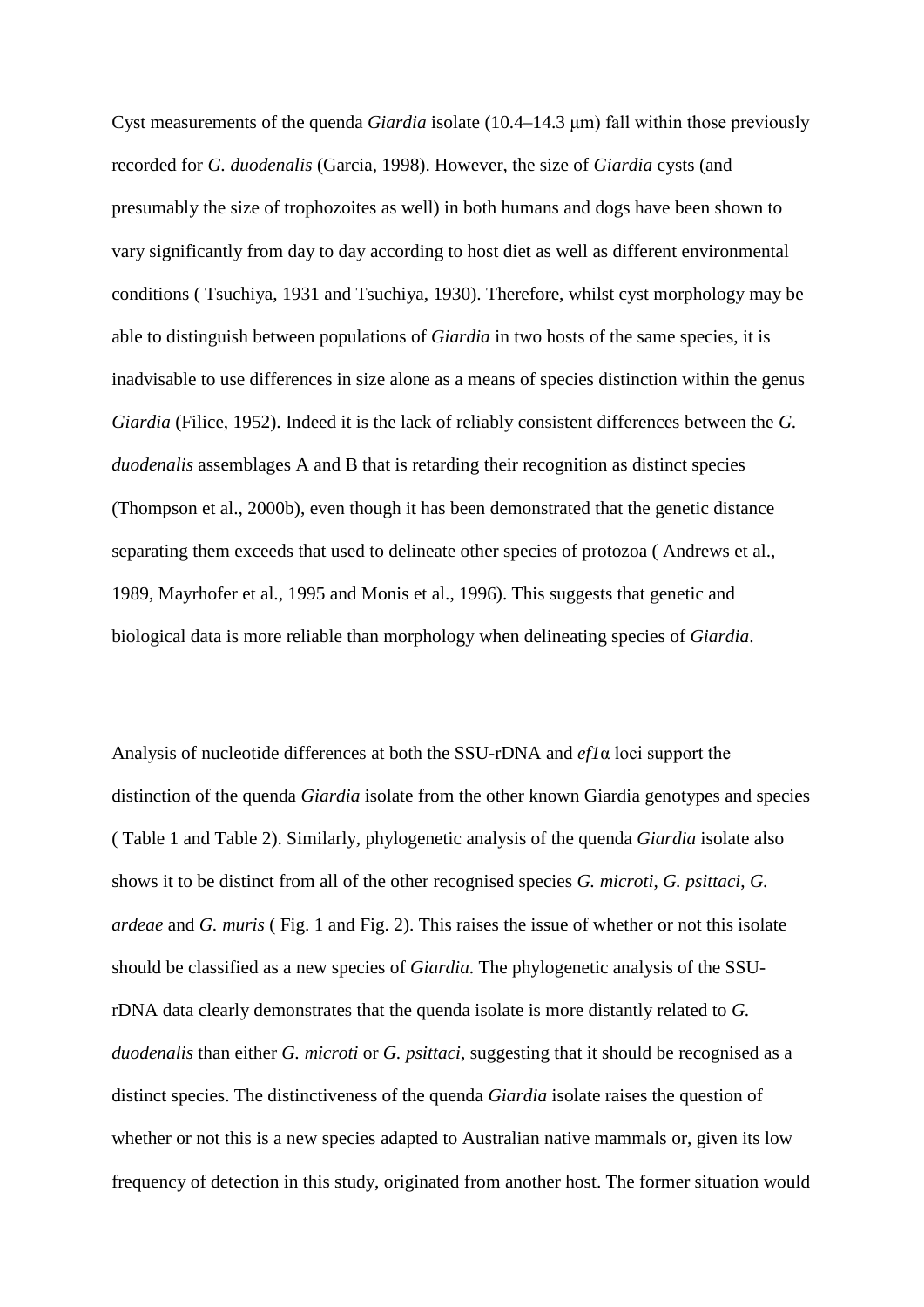seem more likely, given that it has never before been isolated from humans or domestic animals. The presence of *Giardia* infections in numerous species of Australian marsupials and the potential for cross transmission between domestic and native animals has previously been demonstrated ( Bettiol et al., 1997 and Kettlewell et al., 1998). Domestic animals regularly harbour *Giardia* infective to humans ( Mayrhofer et al., 1995, Meloni et al., 1995, Monis et al., 1996 and Traub et al., 2004), and as such, they may also provide opportunities for infection of native animals (Kettlewell et al., 1998).

There is no epidemiological evidence to suggest that any of the animal-specific genotypes of *Giardia* frequently occur in the human population (Thompson et al., 2000b). Whilst selected wildlife species, such as beavers and muskrats, have been identified as potential sources of human infection ( Erlandsen et al., 1990 and Monzingo and Hibler, 1987), these earlier studies did not genotype the isolates collected and many of these potential reservoir hosts have since been shown to harbour host specific genotypes (Ey et al., 1997, Hopkins et al., 1999, Hopkins et al., 1997, Monis et al., 1998, Thompson et al., 2000b and van Keulen et al., 1998). Therefore, the role of wildlife in the transmission of *Giardia* should not necessarily be regarded as that of a reservoir for human infection, as host-adapted genotypes, such as the quenda *Giardia* isolate appears to be, have not been identified in humans and consequently do not appear to represent a risk to public health ( Ey et al., 1997, Thompson et al., 2000a and van Keulen et al., 1998). The identification of a novel *Giardia* isolate from a quenda in the present study implies that this may be a new species of *Giardia* endemic to Australian marsupials. This is of particular interest from both a conservational and epidemiological point of view as previous reports of *Giardia* in Australian wildlife are limited and commonly assumed to be zoonotic genotypes of *G. duodenalis*.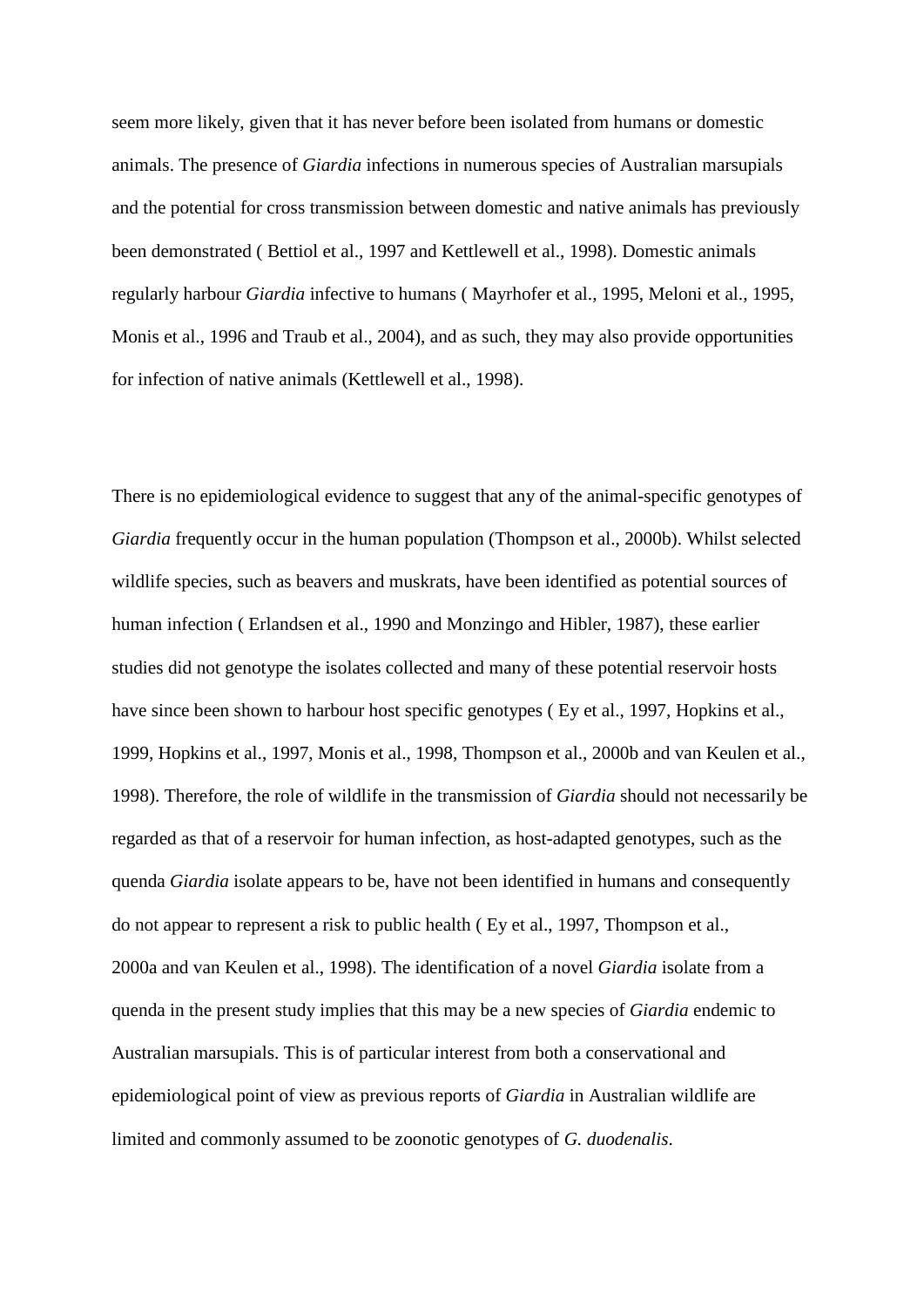## **Acknowledgements**

Special thanks goes to Dr. Neil Burrows for his support and encouragement throughout this project. We also thank the numerous officers from the Department of Conservation and Land Management who assisted in the collection of samples. This project received financial support from the Department of Conservation and Land Management and the Australian Research Council.

## **References**

- Andrews, R.H., Adams, M., Boreham, P.F.L., Mayrhofer, G., Meloni, B.P., 1989. *Giardia intestinalis*: electrophoretic evidence for a species complex. Int. J. Parasitol. 19, 183–190.
- Appels, R., Honeycutt, R.L., 1986. rDNA: evolution over a billion years. In: Dutta, S.K. (Ed.), DNA Systematics. CRC Press, Boca Raton, Florida, pp. 81–135.
- Bartlett, M.S., Harper, K., Smith, N., Verbanac, P., Smith, J.W., 1978. Comparative evaluation of a modified zinc sulfate flotation technique. J. Clin. Microbiol. 7, 524–528.
- Bettiol, S.S., Kettlewell, J.S., Davies, N.J., Goldsmid, J.M., 1997.Giardiasis in native marsupials of Tasmania. J. Wildlife Dis. 33, 352–354.
- Danciger, M., Lopez, M., 1975. Numbers of *Giardia* in the faeces of infected children. Am. J. Trop. Med. Hyg. 24, 237–242.
- Erlandsen, S.L., Sherlock, L.A., Bemrick, W.J., Ghobrial, H., Jakubowski, W., 1990. Prevalence of *Giardia* spp. in beaver and muskrat populations in northeastern states and Minnesota: detection of intestinal trophozoites at necropsy provides greater sensitivity than detection of cysts in faecal samples. Appl. Environ. Microbiol. 56, 31–36.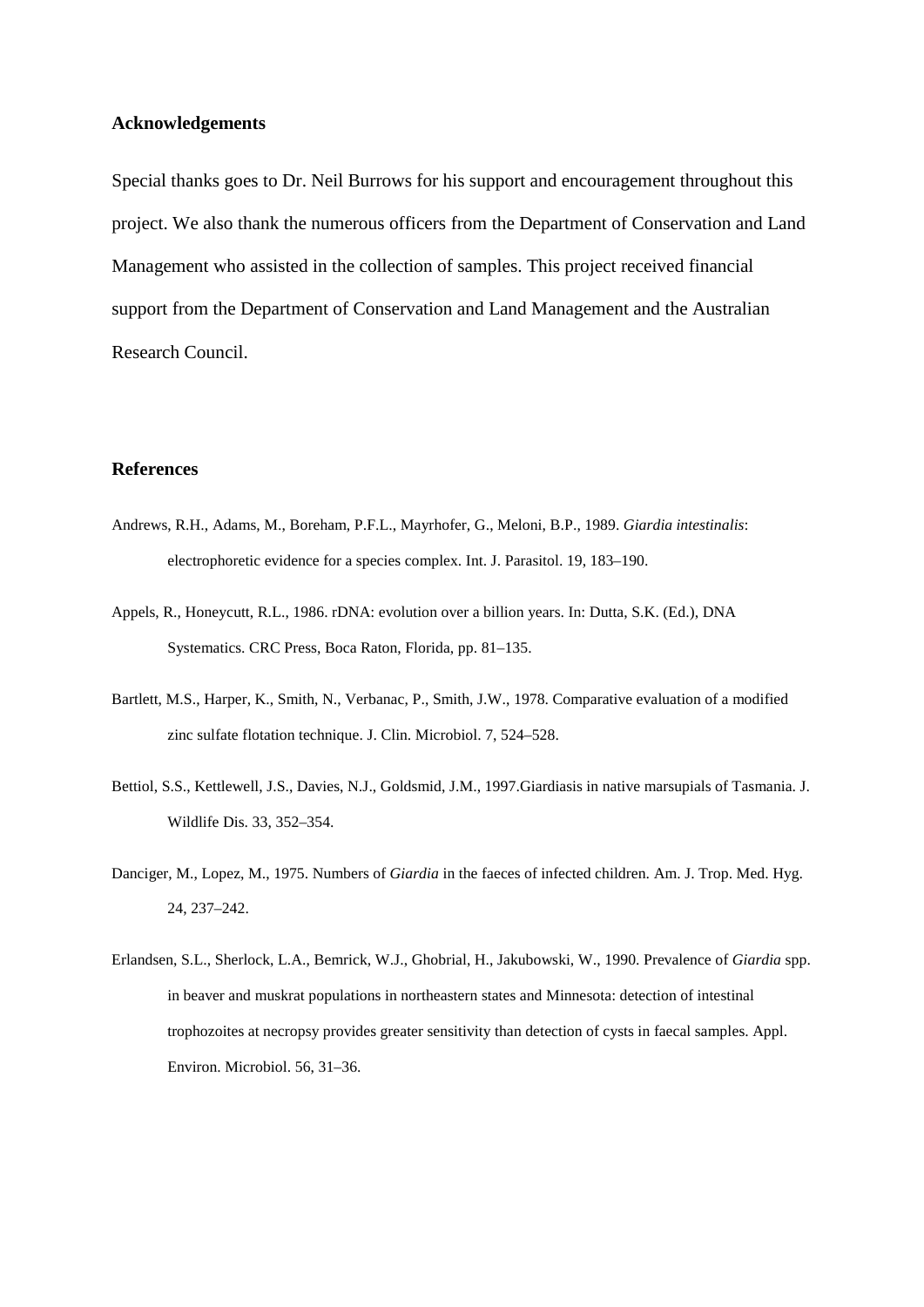- Ey, P.L., Mansouri, M., Kulda, J., Nohynkova, E., Monis, P.T., Andrews, R.H., Mayrhofer, G., 1997. Genetic analysis of *Giardia* from hoofed farm animals reveals articodactyl-specific and potentially zoonotic genotypes. J. Eukaryot. Microbiol. 44, 626–635.
- Filice, F.P., 1952. Studies on the cytology and life history of a *Giardia* from the laboratory rat. Univ. Calif. Publ. Zool. 57, 53–146.
- Garcia, L.S., 1998. Giardiasis. In: Cox, F.E.G., Kreier, J.P., Wakelin, D. (Eds.), Parasitology. Arnold, London, pp. 193–202.
- Goka, A.K.J., Rolston, D.D.K., Mathan, V.I., Farthing, M.J.G., 1990. The relative merits of faecal and duodenal juice microscopy in the diagnosis of giardiasis. Trans. R. Soc. Trop. Med. Hyg. 84, 66–67.
- Hillis, D.M., Davies, S.K., 1986. Evolution of the ribosomal DNA: fifty million years of recorded history of the frog genus *Rana*. Evolution 40, 1275–1288.
- Hopkins, R.M., Constantine, C.C., Groth, D.A., Wetherall, J.D., Reynoldson, J.A., Thompson, R.C.A., 1999. PCR-based DNA fingerprinting of *Giardia duodenalis* isolates using the intergenic rDNA spacer. Parasitology 118, 531–539.
- Hopkins, R.M., Meloni, B.P., Groth, D.M., Wetherall, J.D., Reynoldson, J.A., Thompson, R.C.A., 1997. Ribosomal RNA sequencing reveals differences between the genotypes of *Giardia* isolates recovered from humans and dogs living in the same locality. J. Parasitol. 83, 44–51.
- Kettlewell, J.S., Bettiol, S.S., Davies, N., Milstein, T., Goldsmid, J.M.,1998. Epidemiology of giardiasis in Tasmania: a potential risk to residents and visitors. J. Travel Med. 5, 127–130.
- Kulda, J., Nohynkova, E., 1996. *Giardia* in humans and animals. In: Kreier, P.P. (Ed.), Parasitic Protozoa. Academic Press, San Diego, pp. 225–422.
- Kumar, S., Tamura, K., Jakobsen, I.B., Nei, M., 2001. MEGA2: molecular evolutionary genetics analysis software. Bioinformatics 17, 1244–1245.
- Mayrhofer, G., Andrews, R.H., Ey, P.L., Chilton, N.B., 1995. Division of *Giardia* isolates from humans into two genetically distinct assemblages by electrophoretic analysis of enzymes encoded at 27 loci and comparison with *Giardia muris*. Parasitology 111, 11–17.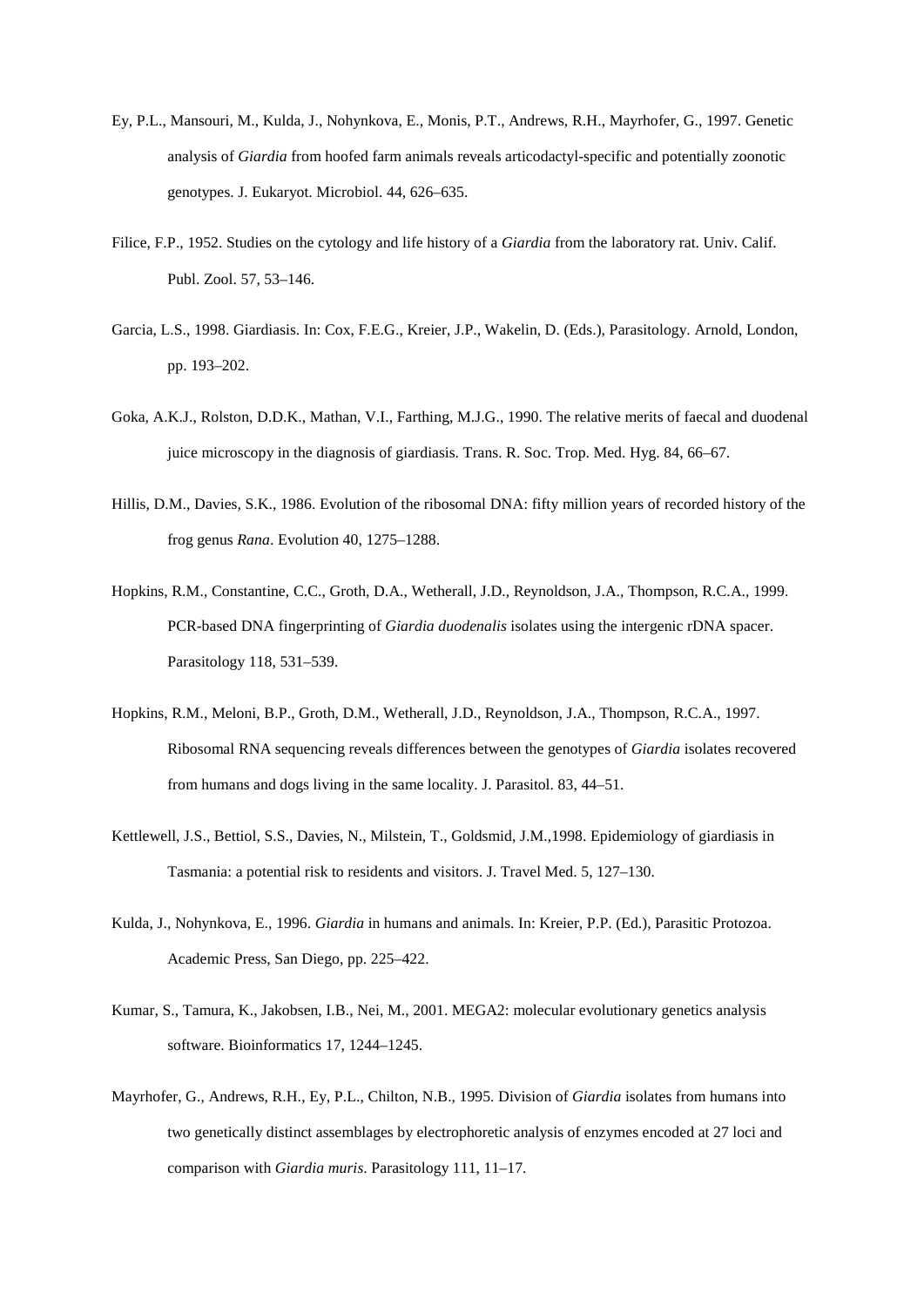- McGlade, T.R., Robertson, I.D., Elliot, A.D., Thompson, R.C.A., 2003. High prevalence of *Giardia* detected in cats by PCR. Vet. Parasitol. 110, 197–205.
- McIntyre, L., Hoang, L., Ong, C.S.L., Lee, P., Isaac-Renton, J.L., 2000. Evaluation of molecular techniques to biotype *Giardia duodenalis* collected during an outbreak. J. Parasitol. 86, 172–177.
- McManus, D.P., Bowles, J., 1996. Molecular genetic approaches to parasite identification: their value in diagnostic parasitology and systematics. Int. J. Parasitol. 26, 687–704.
- McRoberts, K.M., Meloni, B.P., Morgan, U.M., Marano, R., Binz, N., Erlandsen, S.L., Halse, S.A., Thompson, R.C.A., 1996. Morphological and molecular characterization of *Giardia* isolated from the strawnecked Ibis (*Threskiornis spinicollis*) in Western Australia. J. Parasitol. 82, 711–718.
- Meloni, B.P., Lymbery, A.J., Thompson, R.C.A., 1995. Genetic characterization of isolates of *Giardia duodenalis* by enzyme electrophoresis: implications for reproductive biology, population structure, taxonomy, and epidemiology. J. Parasitol. 81, 368–383.
- Meloni, B.P., Thompson, R.C.A., Hopkins, R.M., Reynoldson, J.A., Gracey, M., 1993. The prevalence of *Giardia* and other intestinal parasites in children, dogs and cats from Aboriginal communities in the Kimberley. Med. J. Aust. 158, 157–159.
- Monis, P.T., 1999. The importance of systematics in parasitological research. Int. J. Parasitol. 29, 381–388.
- Monis, P.T., Andrews, R.H., 1998. Molecular epidemiology: assumptions and limitations of commonly applied methods. Int. J. Parasitol. 28, 981–987.
- Monis, P.T., Andrews, R.H., Mayrhofer, G., Ey, P.L., 1999. Molecular systematics of the parasitic protozoan *Giardia intestinalis*. Mol. Biol. Evol. 16, 1135–1144.
- Monis, P.T., Andrews, R.H., Mayrhofer, G., Mackrill, J., Kulda, J., Isaac-Renton, J.L., Ey, P.L., 1998. Novel lineages of *Giardia intestinalis* identified by genetic analysis of organisms isolated from dogs in Australia. Parasitology 116, 7–19.
- Monis, P.T., Mayrhofer, G., Andrews, R.H., Homan, W.L., Limper, L., Ey, P.L., 1996. Molecular genetic analysis of *Giardia intestinalis* isolates at the glutamate dehydrogenase gene. Parasitology 112, 1–12.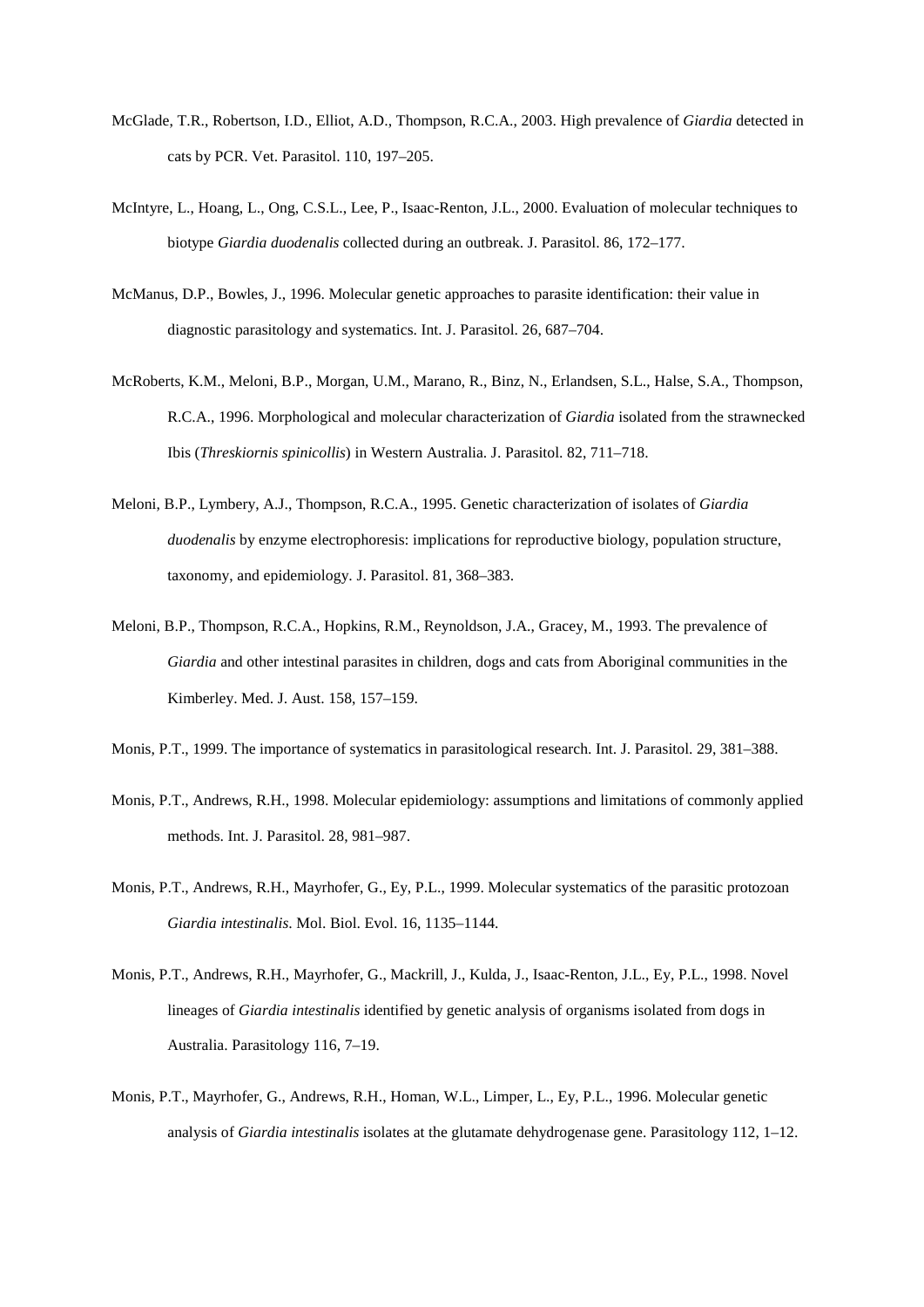- Monzingo, D.L., Hibler, C.P., 1987. Prevalence of *Giardia* sp. in a beaver colony and the resulting environmental contamination. J. Wildlife Dis. 23, 576–585.
- O'Handley, R.M., Cockwill, C., McAllister, T., Jelinski, M., Morck, D.W., Olson, M.E., 1999. Duration of naturally acquired giardiosis and cryptosporidiosis in dairy calves and their association with diarrhea. J. Am. Vet. Med. Assoc. 214, 391–396.
- O'Handley, R.M., Olson, M.E., Fraser, D., Adams, P.J., Thompson, R.C.A., 2000. Prevalence and genotypic characterisation of *Giardia* in dairy calves from Western Australia and Western Canada. Vet. Parasitol. 90, 193–200.
- Thompson, J.D., Gibson, T.J., Plewniak, F., Jeanmougin, F., Higgins, D.G., 1997. The CLUSTAL-X windows interface: flexible strategies for multiple sequence alignment aided by quality analysis tools. Nucleic Acids Res. 25, 4876–4882.

Thompson, R.C., Reynoldson, J.A., Mendis, A.H., 1993. *Giardia* and giardiasis. Adv. Parasitol. 32, 71–160.

- Thompson, R.C.A., 2000. Giardiasis as a re-emerging infectious disease and its zoonotic potential. Int. J. Parasitol. 30, 1259–1267.
- Thompson, R.C.A., Constantine, C.C., Morgan, U.M., 1998. Overview and significance of molecular methods: what role for molecular epidemiology. Parasitology 117, S161–S175.
- Thompson, R.C.A., Hopkins, R.M., Homan, W.L., 2000a. Nomenclature and genetic groupings of *Giardia*  infecting mammals. Parasitol. Today 16, 210–213.
- Thompson, R.C.A., Morgan, U.M., Hopkins, R.M., Pallant, L.J., 2000b. Enteric protozoan infections. In: Thompson, R.C.A. (Ed.), Molecular Epidemiology of Infectious Diseases. Arnold, London, pp. 194– 209.
- Traub, R.J., Monis, P.T., Robertson, I.D., Irwin, P.J., Mencke, N., Thompson, R.C.A., 2004. Epidemiological and molecular evidence supports the zoonotic transmission of *Giardia* among humans and dogs living in the same community. Parasitology 128, 253–262.
- Tsuchiya, H., 1931. Changes in morphology of *Giardia canis* as affected by diet. Proc. Soc. Exp. Biol. 28, 708– 709.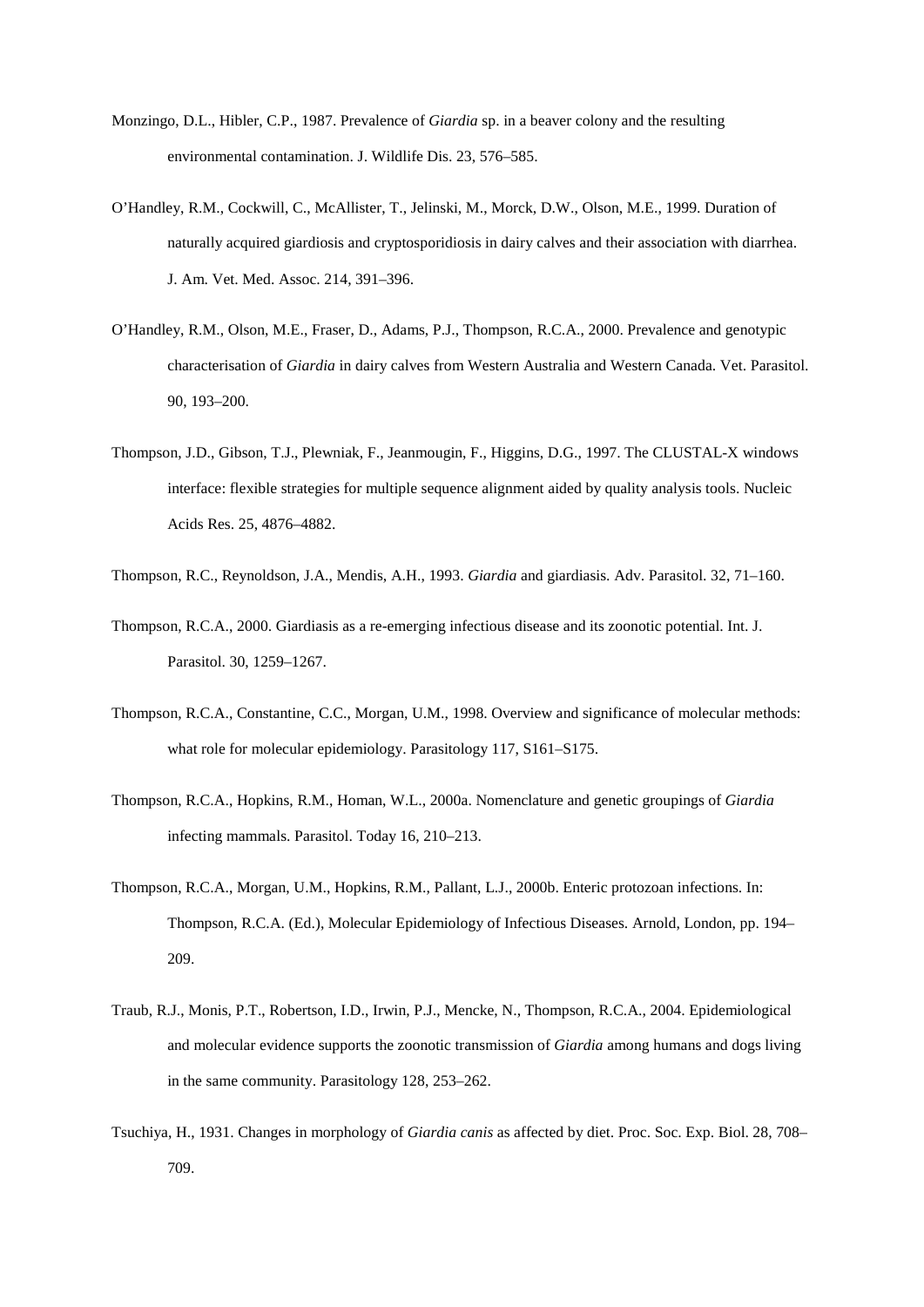- Tsuchiya, H., 1930. A comparative study of two diverse strains of *Giardia lamblia* Stiles, 1915. Am. J. Hyg. 12, 467–491.
- van Keulen, H., Freely, D.E., Macechko, P.T., Jarroll, E.L., Erlandsen, S.L., 1998. The sequence of *Giardia*  small subunit rRNA shows that voles and muskrats are parasitized by a unique species *Giardia microti*. J. Parasitol. 84, 294–300.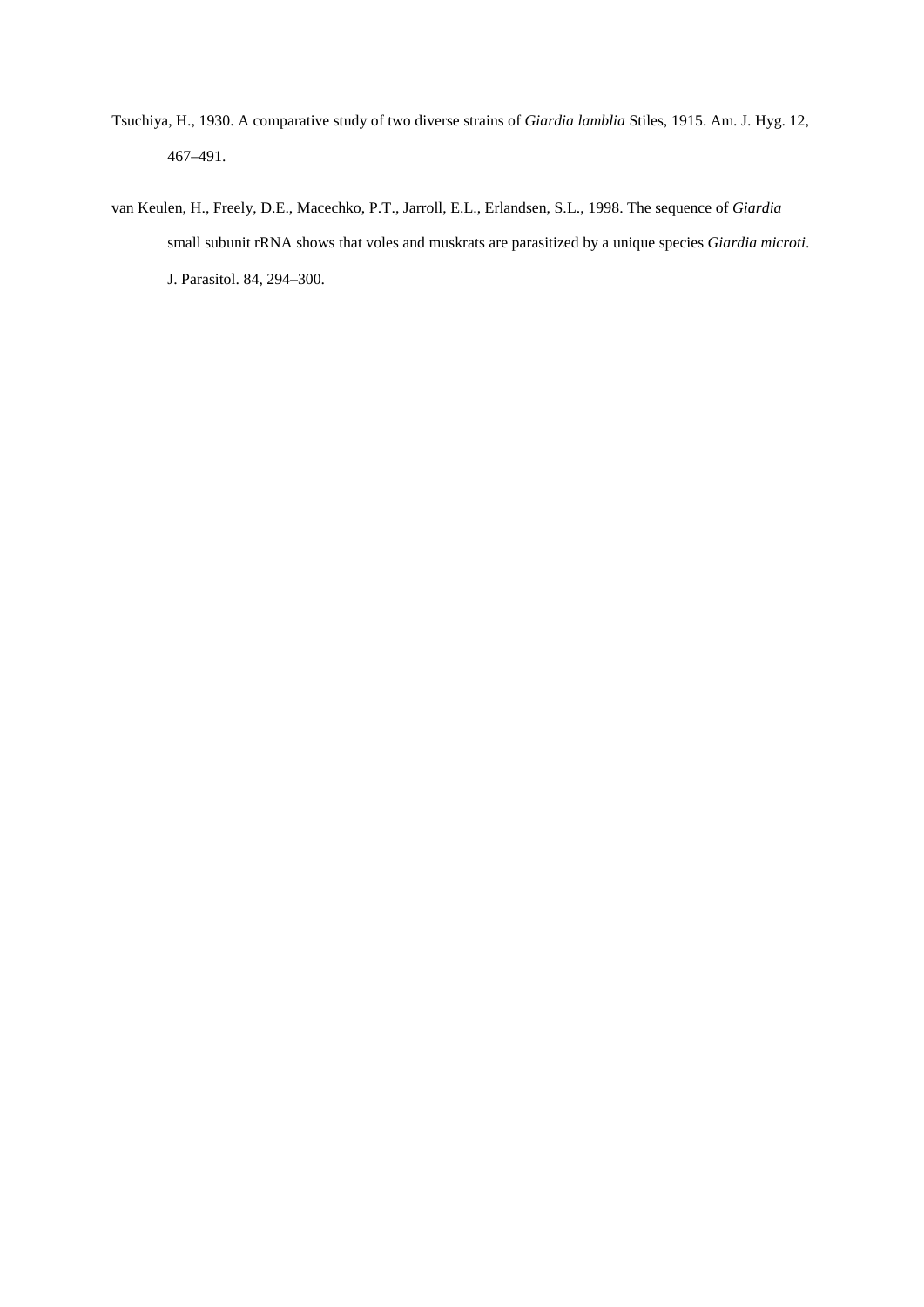## Fig. 1.

Phylogenetic relationships of *Giardia* isolates inferred by distance-based analysis of SSU rDNA sequences. Bootstrap support (>50% for 1000 replicates) is indicated at each node.



0.05 nucleotide substitutions / site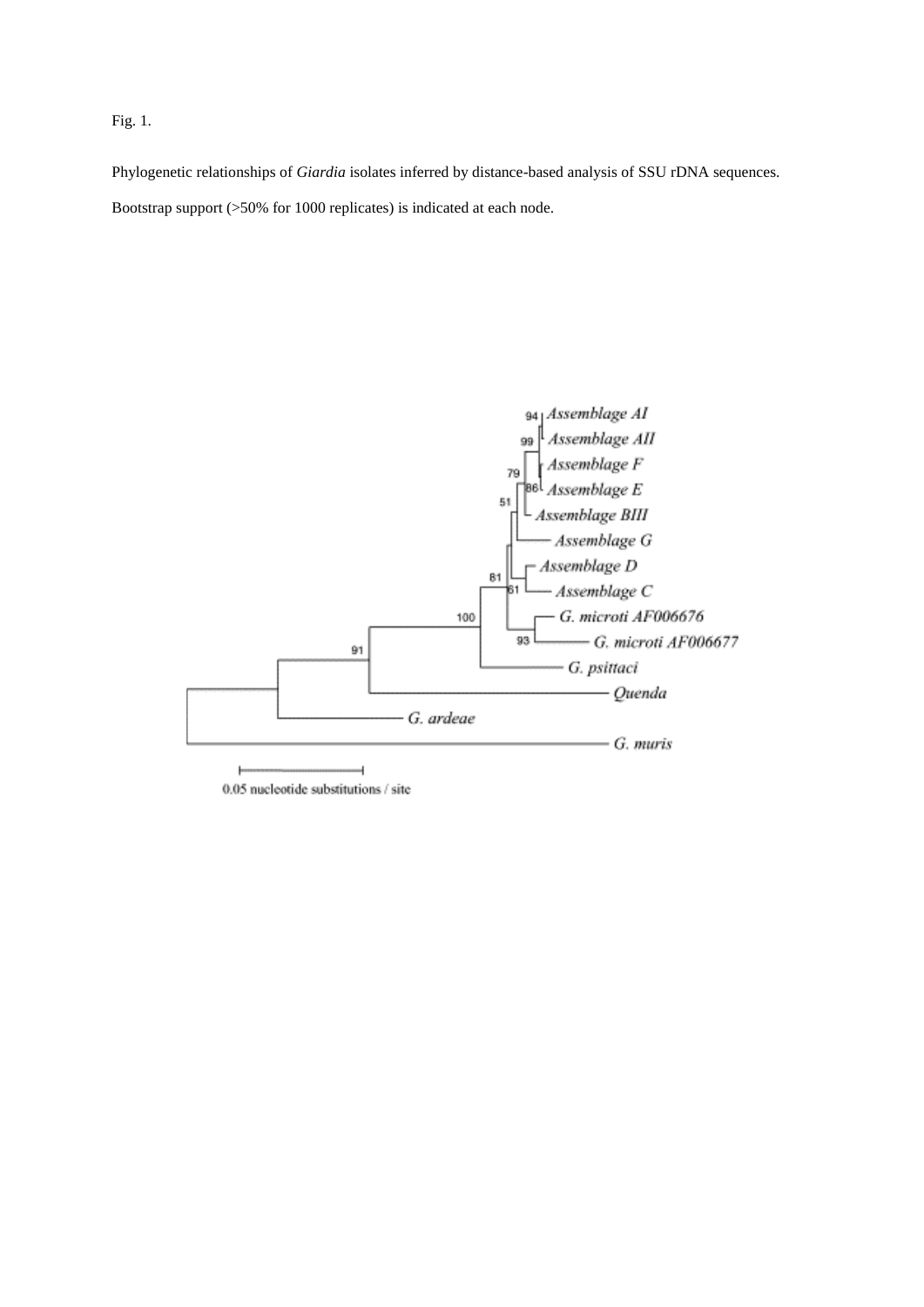## Fig. 2.

Phylogenetic relationships of *Giardia* isolates inferred by distance-based analysis of *ef1*α sequences. Bootstrap support (>50% for 1000 replicates) is indicated at each node.



ŀ 0.02 nucleotide substitutions / site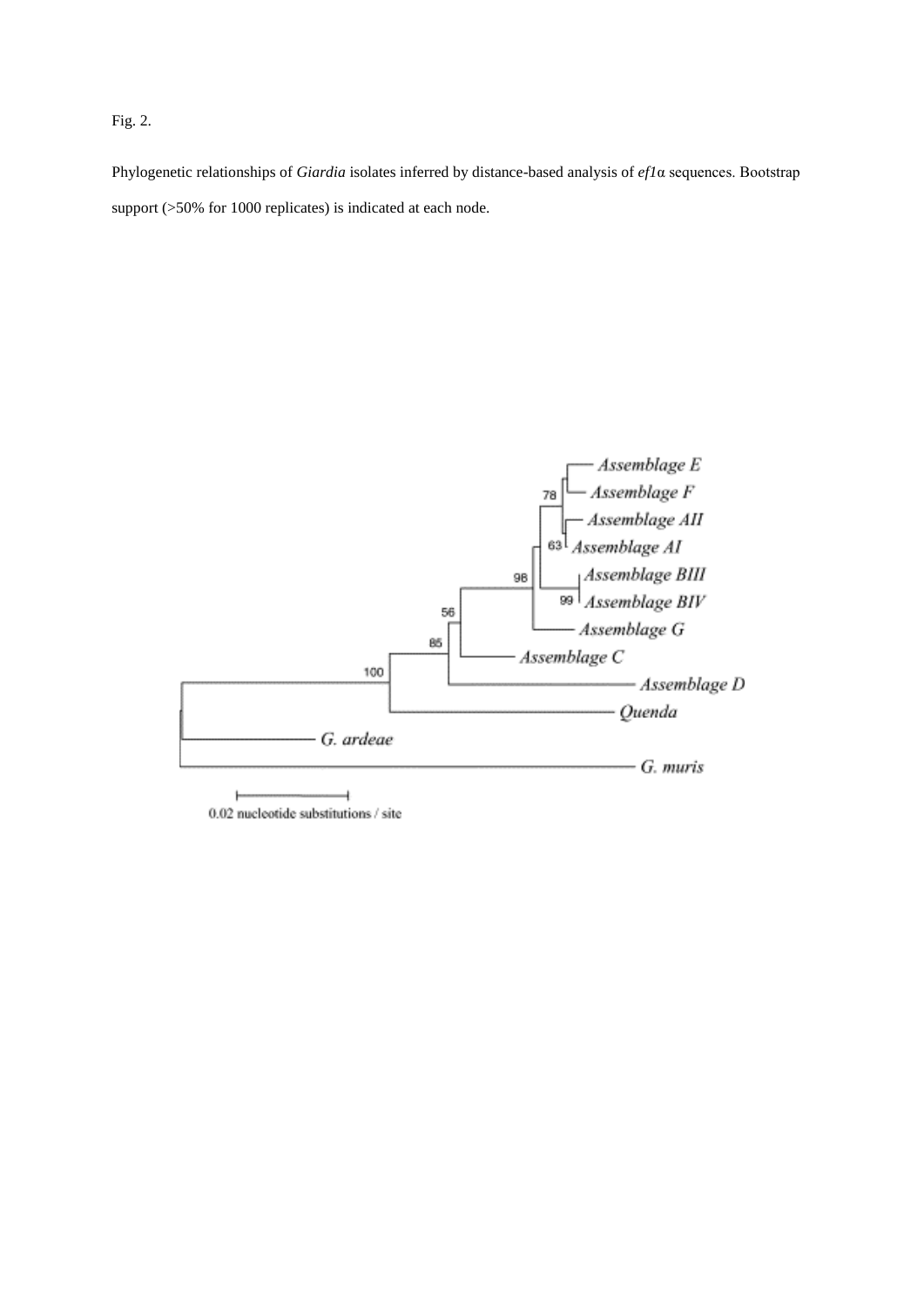Table 1.

Tamura–Nei distances estimated from 18S rDNA sequence data

|                                                                    |               |                  |                             |                                              |  |  |  | AI AII B C D E F G G. ardeae G. microti (AF006676) G. microti (AF006677) G. muris G. psittaci |      |  |      |      |
|--------------------------------------------------------------------|---------------|------------------|-----------------------------|----------------------------------------------|--|--|--|-----------------------------------------------------------------------------------------------|------|--|------|------|
| AII                                                                | 0             |                  |                             |                                              |  |  |  |                                                                                               |      |  |      |      |
| в                                                                  | $0.02 \ 0.02$ |                  |                             |                                              |  |  |  |                                                                                               |      |  |      |      |
| c                                                                  |               | $0.03$ 0.03 0.02 |                             |                                              |  |  |  |                                                                                               |      |  |      |      |
| D                                                                  |               |                  | $0.03$ $0.03$ $0.02$ $0.01$ |                                              |  |  |  |                                                                                               |      |  |      |      |
| Е                                                                  | 0             | $\Omega$         |                             | $0.02$ $0.03$ $0.03$                         |  |  |  |                                                                                               |      |  |      |      |
| F                                                                  |               | $\Omega$         |                             | 0.02 0.03 0.03 0.01                          |  |  |  |                                                                                               |      |  |      |      |
| G                                                                  |               |                  |                             | 0.02 0.02 0.02 0.03 0.02 0.02 0.02           |  |  |  |                                                                                               |      |  |      |      |
| G. ardeae                                                          |               |                  |                             | 0.17 0.17 0.16 0.18 0.17 0.17 0.17 0.18      |  |  |  |                                                                                               |      |  |      |      |
| G. microti (AF006676) 0.05 0.05 0.04 0.03 0.03 0.05 0.05 0.05 0.19 |               |                  |                             |                                              |  |  |  |                                                                                               |      |  |      |      |
| G. microti (AF006677) 0.06 0.06 0.05 0.04 0.04 0.07 0.07 0.06 0.19 |               |                  |                             |                                              |  |  |  | 0.02                                                                                          |      |  |      |      |
| G. muris                                                           |               |                  |                             | 0.33 0.33 0.32 0.32 0.32 0.34 0.34 0.32 0.28 |  |  |  | 0.33                                                                                          | 0.35 |  |      |      |
| G. psittaci                                                        |               |                  |                             | 0.06 0.06 0.05 0.05 0.04 0.06 0.06 0.05 0.18 |  |  |  | 0.07                                                                                          | 0.07 |  | 0.33 |      |
| Ouenda                                                             |               |                  |                             | 0.17 0.17 0.17 0.17 0.17 0.18 0.18 0.18 0.29 |  |  |  | 0.18                                                                                          | 0.18 |  | 0.31 | 0.19 |